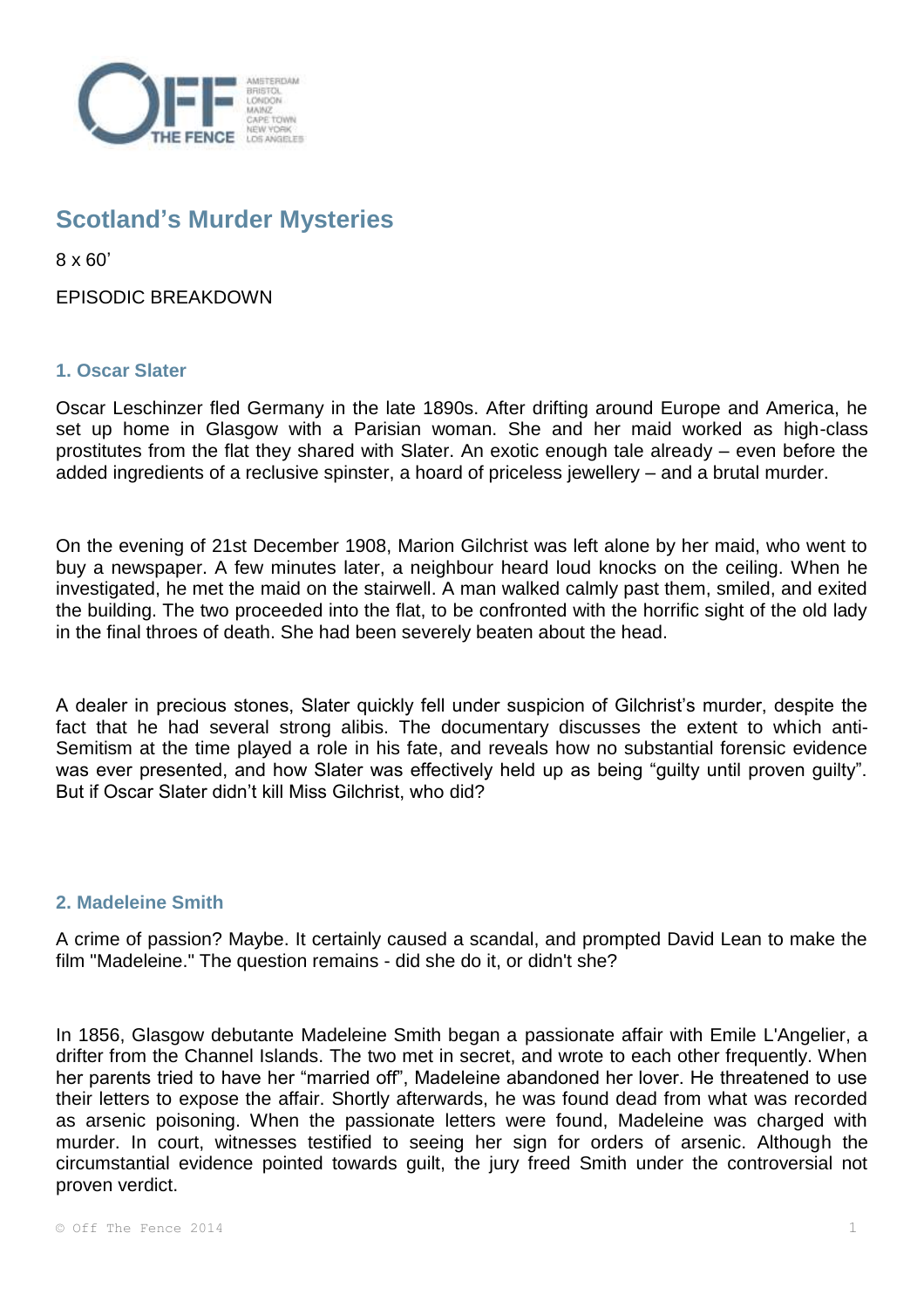This docu-drama revisits the colourful tale, and considers how L'Angelier - a shady character might have perished.

## **3. Jessie McClachlan**

The McLachlan story revolves around the brutal murder of a townhouse servant. Miss Jess McPherson worked at Sandyford Place, part of gentrified Victorian Glasgow. In the early hours of a weekend morning in 1862, her best friend Jessie found her badly beaten body in her basement bedroom. Arrested and accused of killing her, there was a public outcry when it became evident that McLachlan's wealthy employers, a family of accountants called Fleming, were being protected by the authorities.

Jessie McLachlan always resolutely denied the crime. She maintained that the elderly James Fleming had attacked the servant in a fit of drunken rage. McPherson had confided in McLachlan that she had long been resisting Fleming's sexual advances.

Despite much evidence against James Fleming, a jury found Jessie McLachlan guilty and she was sentenced to hang. Although there was widespread public sympathy in the wake of the deeply flawed case against her, she went on to serve fifteen years in prison after the sentence was commuted. To this day, the McLachlan case is considered one of Scotland's most shocking miscarriages of justice.

# **4. Dr Edward Pritchard**

On 28th July 1865, nearly ten thousand people gathered in what was then known as "Jail Square" in Glasgow, to witness the last public execution in Britain. The convict was a murderer - and a doctor - found guilty of administering poison with deliberate intent to kill.

Physicians who kill are not uncommon. From the reviled Victorian Dr Crippen, to one of the most prolific serial killers in recorded history, Dr Harold Shipman. Knowledge of the human body, and being placed in intimate trust by patients, lend themselves to a specific brand of murderer. But Edward Pritchard's killings were literally much closer to home, as this programme reveals.

To this day, there's no way of knowing exactly what drove Dr Edward Pritchard to murder his doting wife, and mother-in-law. Not at all a 'spur of the moment' act of madness, Pritchard cruelly poisoned his wife to death, over a long period of time. Concerned about her daughter's persistent ill-health, Mrs Pritchard's mother moved into the household to help as best she could. But her stay there didn't last long... This documentary also investigates the possibility that Dr Pritchard could have been a triple killer.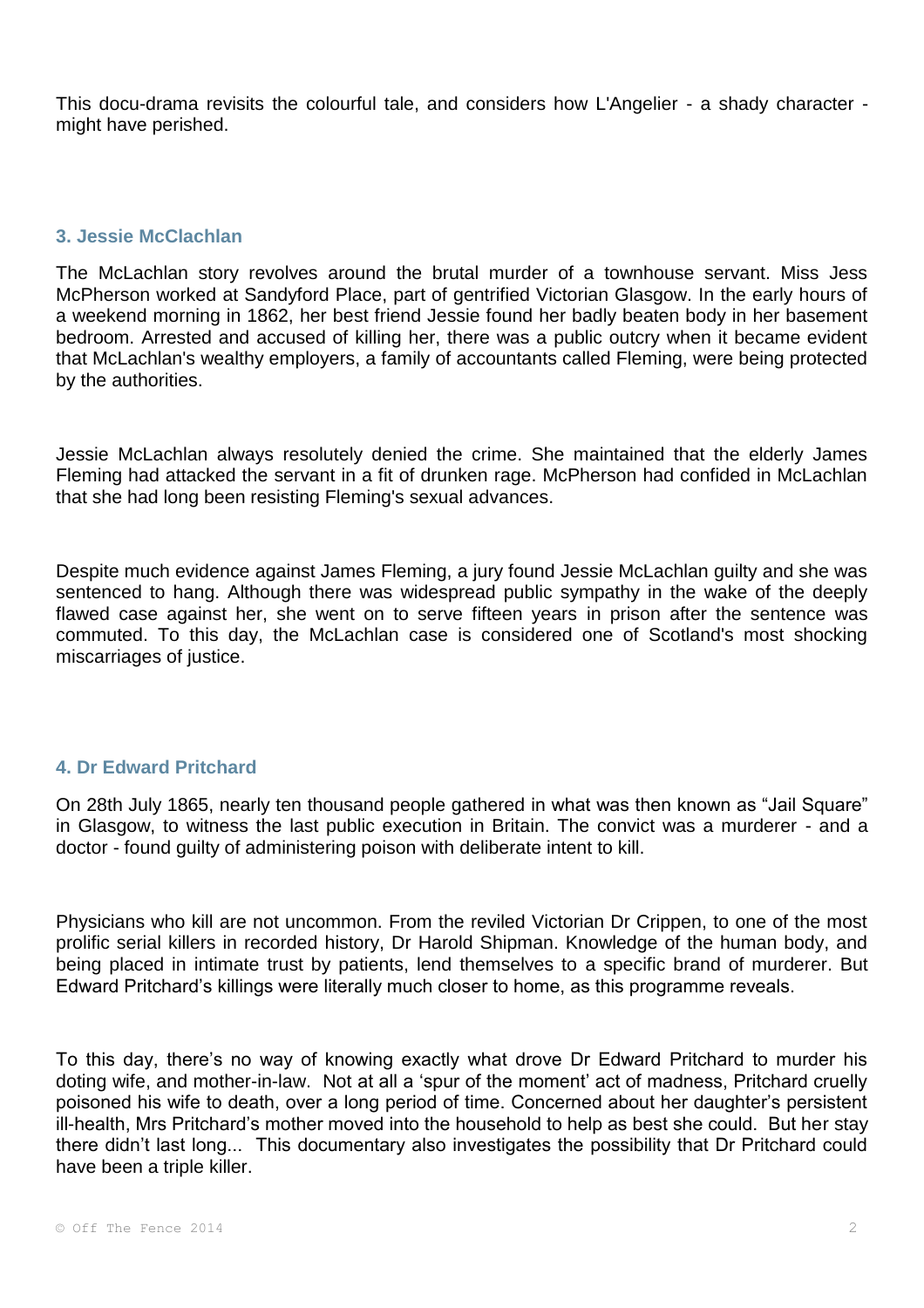#### **5. Donald Merrit**

Smuggling, theft, gun-running, forgery – and triple murder. For almost thirty years, Donald Merrett operated as a career criminal of remarkable daring. And most incredible of all, he got away with it.

On the morning of 17th March 1926, the Merretts were breakfasting together when the servant heard a gun-shot. In the dining room, she found 55-year-old Bertha lying bleeding from a head wound. Her son insisted she had shot herself. At a time when suicide was still illegal, Bertha Merrett was treated as a criminal as she lay dying in hospital. She never regained consciousness.

It gradually came to light that Merrett had been defrauding his mother, forging her cheques to pay for his extravagance. He was arrested in November 1926. The trial early the next year caused a sensation in Britain, with the exotic looking "Donnie" – in appearance far older than his years charged with matricide. He was skilfully defended however, and the jury returned the controversial Scots verdict of 'Not Proven'.

His criminal activities didn't stop there. Merrett led a sordid life of extraordinary illegal ventures, but in February 1954 he wrote a note to his mistress stating "after all that lies behind me, I have no chance." In a forest in Germany, he then shot himself.

## **6. Eugene Chantrelle**

Poisoning, an explosive trial – an element of the unsolved - and the ultimate penalty. A shocking story of domestic abuse culminating in a murder that the accused denied to the end. The story of Eugene Chantrelle has been largely forgotten in the annals of Edinburgh crime.

Eugène Marie Chantrelle was born in the industrial city of Nantes in 1834. He studied medicine, and was active on the side of the Communists during the French Revolution of '48, but by 1866 Chantrelle was settled in Edinburgh.

On New Year's day 1878, she complained of illness. By the following morning, she was in great pain and distress. Chantrelle began to insist that a gas leak had occurred. Two doctors agreed that Elizabeth Chantrelle's symptoms in no way indicated coal gas poisoning. When she died, Chantrelle made a great display of grief. On the day of her funeral however, he was arrested on suspicion of murder.

Between verdict and execution, Chantrelle wrote often to the Home Secretary in increasingly confused detail about what had happened. There were public gatherings, demanding that the sentence be commuted to imprisonment. No such demand was ever satisfied.